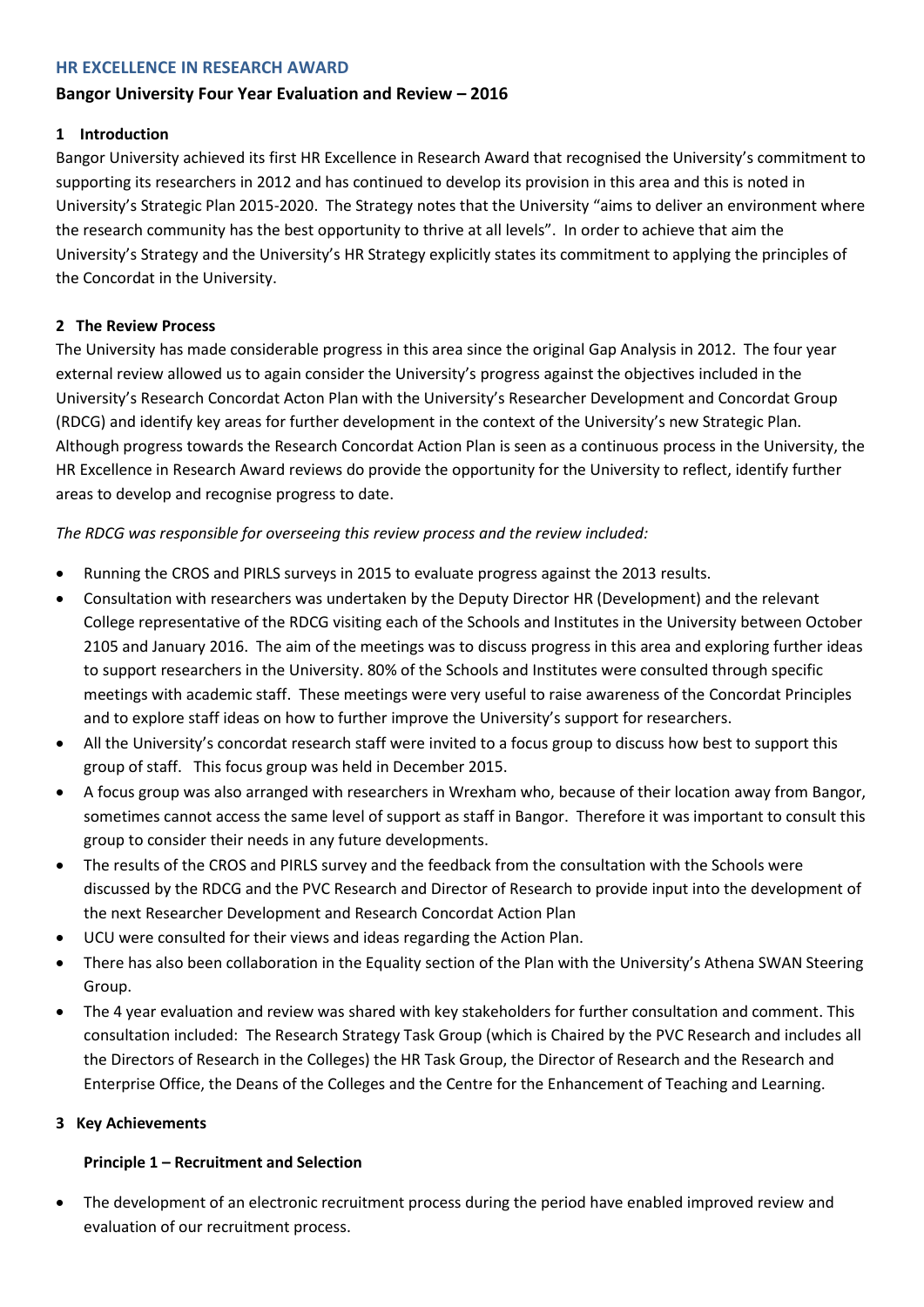- Training for all staff who take part in the recruitment and selection process has been provided since June 2014 and mandatory for Chairs of Panels and to date 34 PI's have attended this training. Also, customised training has been provided for three Schools for PI's and Professors.
- Following the implementation of an electronic recruitment process in 2014 the system evaluates the response of new staff to the University's recruitment process. The Candidate Experience Survey is monitored every 6 months by HR and to date positive feedback regarding the process has been received no difference in the level of experience has been noted between researchers and other staff groups.
- Free childcare is now provided in the University's crèche for individuals who are attending an interview and need a childcare service.

## **Principle 2 - Recognition and Value**

- The University's efforts during this period have concentrated on increasing participation by all staff in the Performance Development Review (PDR) Scheme. HR record that now up to 74% of Bangor University's staff received a PDR in 2015.
- Performance Development Review documentation has been updated for academic staff to better reflect the range of responsibilities of the academic role.
- A survey examining staff response to the PDR in terms of their own experience and the process was held and this will further inform developments to improve the PDR process for research staff. The survey result noted that 68% of academic and research staff had found the PDR useful.
- For staff on fixed term contracts a revised electronic process has been introduced during the period to improve matching within the redeployment process.
- Following the revision of the senior academic promotion criteria and process an annual presentation by the PVC Research, PVC Teaching and Learning and the Director of HR has been held to explain the University's expectations and the promotion process. Approximately 50 members of staff have attended this event each year.
- Bangor University now rewards its most innovative academics at the University's annual Impact & Innovation Awards. This is an awards ceremony that recognises outstanding research and enterprise activities that have succeeded in benefiting the wider economy and society.

### **Principle 3, 4 and 5 – Career Development, Support and Researcher' Responsibilities**

- An annual academic and research induction programme has been relaunched for research and teaching staff. This is organised jointly by HR and the Research and Enterprise Office.
- A researcher development website has been launched which contains information about; development opportunities, career development advice and specific information for PI's.
- The Researcher Development Programme for researchers has continued to develop which supplements the University's own Staff Development Programme. The training provided is now also supplemented by staff being able to participate in the Doctoral School workshops.
- There has been considerable improvement in staff attending workshops on doctoral supervision and 120 staff have attended these workshops to date.
- Coaching and mentoring has continued to develop in the University and following a pilot in one of the Schools the next stage will be to consider the development of mentoring more widely in the University.
- To support effective research leadership a number of Bangor researchers are chosen each year to undertake the Welsh Crucible programme. A number are chosen from participating institutions and since the last application Bangor has had 14 participants in this programme in the last two years
- As already noted in this report the four year review enabled the University to consult extensively with research staff and raise staff awareness of the Concordat.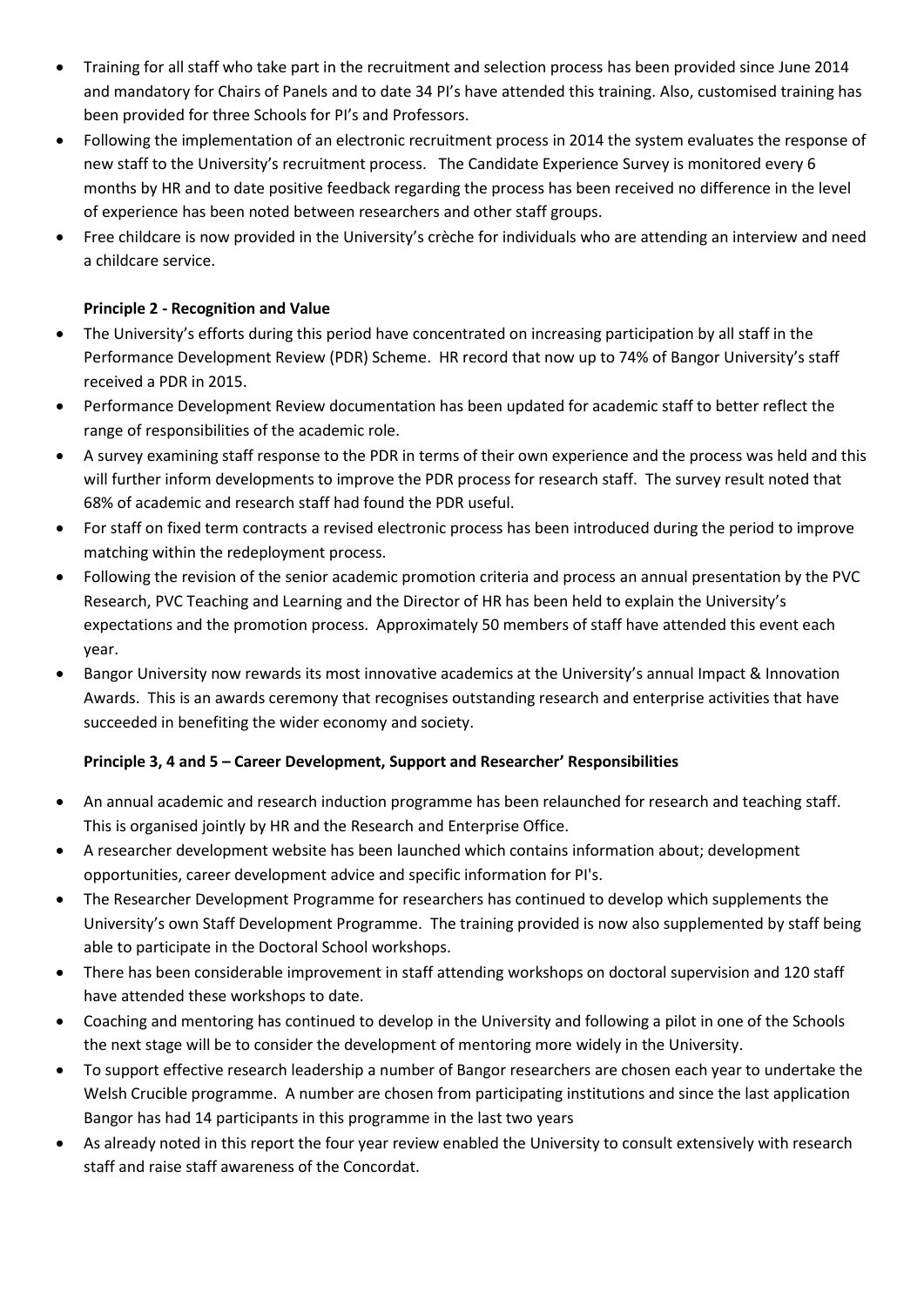### **Principle 6 – Equality and Diversity**

- In 2014 Bangor once again achieved the Athena SWAN University Bronze award. Two Schools have achieved a Bronze award - the School of Sport, Health and Exercise Science (2015) and the School of Psychology (2016).
- The University has developed its Strategic Equality Plan and achieved much of the actions in the original plan which has supported all staff during the last four years.
- Bangor University was a recent winner in the 'Employer of the Year' (public sector) category in the Chwarae Teg 'Womenspire' awards that recognises the contribution made by women across Welsh society.
- 92 research leads have now attended the 'Equality for Managers' course that is mandatory for all managers in the University.
- The University has introduced a new Professorial Framework within the extended pay scale for professorial staff. The Framework sets out a criteria and expectations for each of the three new professorial bands. A full review of existing professors was undertaken to assimilate them into the new Framework in order to ensure equality in terms of equal pay for work of equal value.
- Occupational maternity pay is now available from the first day of employment.
- The University offers a 'one-stop shop' for mothers-to-be with pre-and post-maternity support and advice offered to improve retention of mothers returning from maternity leave and providing their line managers with equivalent advice on how they can support staff throughout this process.

### **Principle 7 – Implementation and Review**

- A key development in terms of implementation and review is the appointment of an Athena SWAN and Research Concordat Manager in February 2016. The aim of this post is to integrate the overlapping strategic objectives in terms of the Research Concordat and Athena SWAN and further develop the Researcher Development Programme and University-wide initiatives to support researchers.
- The CROS and PIRLS survey were held in the University in 2015 and all relevant academic staff were invited to respond. The Concordat Action Plan is reviewed on an annual basis by the RDCG, the Research Strategy Task Group and the HR Task Group. One of the key success measures highlighted in the previous reports was improved results in the CROS and PIRLS survey and this has been achieved.
- As noted in our previous report the RDRC Group continues to ensure a broad representation of researchers in its membership.

### **4 Next Steps**

For the next two years the key aim of the University is to ensure high-quality support for all researchers both at University and College levels through aligning its development activities with the RDF, providing a development route from PhD to senior researchers and integrating its initiatives in the areas noted below to maximise the impact of these initiatives across the University.

### *Key priorities for 2016-20 include:*

In light of priorities identified in the University's Strategic Plan 2015-2020 they key objectives of the University is *'to deliver an environment where the research community has the best opportunity to thrive at all level*s'. In order to achieve this, in light of the requirements of the Concordat the University has identified the following as its key priorities:

- To identify researchers with leadership potential and support their development this will be achieved through the development of a University Research Leadership Programme.
- Provide support for researchers and research careers through a career development-planning pathway this will be primarily carried out though the development of the PDR process and further enhancement of the researcher development programme and networking and engagement with the Welsh Crucible. There will be specific actions to support early career researchers.
- Deliver a mentoring scheme for publications, grant applications and to support career development.